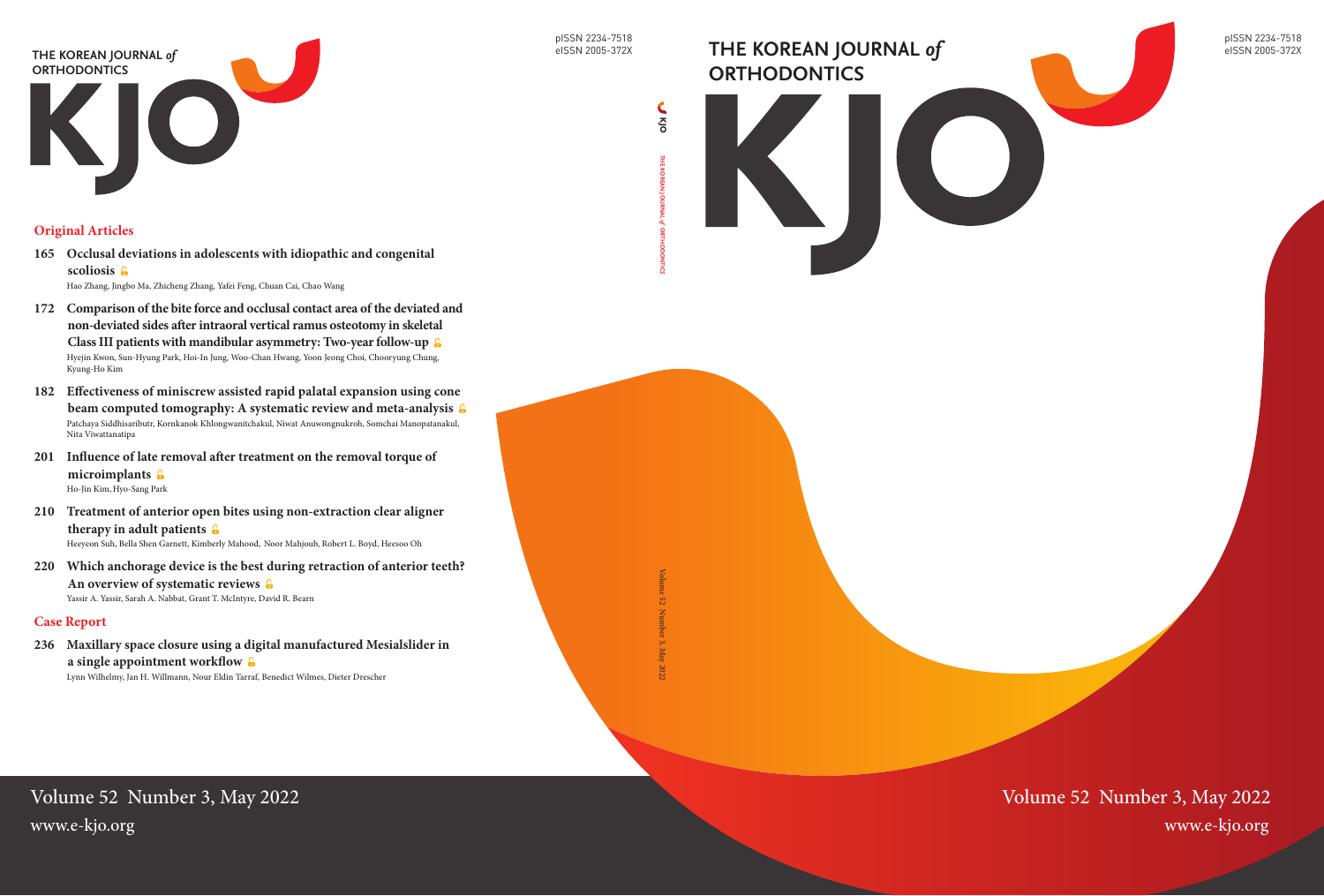pISSN 2234-7518 eISSN 2005-372X



Volume 52 Number 3, May 2022

#### **AIMS AND SCOPE**

The Korean Journal of Orthodontics (KJO) is an international, open access, peer reviewed journal published in January, March, May, July, September, and November each year. It was first launched in 1970 and, as the official scientific publication of Korean Association of Orthodontists, KJO aims to publish high quality clinical and scientific original research papers in all areas related to orthodontics and dentofacial orthopedics. Specifically, its interest focuses on evidence-based investigations of contemporary diagnostic procedures and treatment techniques, expanding to significant clinical reports of diverse treatment approaches.

The scope of KJO covers all areas of orthodontics and dentofacial orthopedics including successful diagnostic procedures and treatment planning, growth and development of the face and its clinical implications, appliance designs, biomechanics, TMJ disorders and adult treatment. Specifically, its latest interest focuses on skeletal anchorage devices, orthodontic appliance and biomaterials, 3 dimensional imaging techniques utilized for dentofacial diagnosis and treatment planning, and orthognathic surgery to correct skeletal disharmony in association of orthodontic treatment.

KJO accepts original research articles, case reports, review articles and readers forums. The manuscripts submitted to KJO are processed through online edit system for expedient and efficient submission, review and edit procedures. As of January of 2012, KJO (abbreviated as 'Korean J Orthod') is indexed in SCIE, SCOPUS, PubMed Central (PMC), Google Scholar, DOI/Crossref, Korea Citation Index (KCI), KoreaMed, KoreaMed Synapse and KoMCI. The KJO is financially supported by the Korean Association of Orthodontists.

#### **THE KOREAN JOURNAL OF ORTHODONTICS**



*Official Publication of THE KOREAN ASSOCIATION OF ORTHODONTISTS*

603 Trapalace II, 23 Seocho-daero 74-gil, Seocho-gu, Seoul 06621, KOREA *Telephone* +82-2-464-9153 */ fax* +82-2-464-9154 */ E-mail* office@kjo.or.kr */ website* http://www.e-kjo.org

| Published on    | May 25, 2022            |
|-----------------|-------------------------|
| Publisher       | Seung-Hak Baek          |
| Editor-in-Chief | <b>Theodore Eliades</b> |

*Printed by* MEDRANG INC.

2nd Floor, Hyoryeong Building, 32 Mugyo-ro, Jung-gu, Seoul 04521, Korea *Telephone* +82-2-325-2093 */ fax* +82-2-325-2095 */ E-mail* info@medrang.co.kr

The KJO is an open access journal, and financially supported in publication by the Korean Association of Orthodontists. "This work was supported by the Korean Federation of Science and Technology Societies Grant funded by the Korean Government (Ministry of Education)." © The Korean Association of Orthodontists.

This is identical to the Creative Commons Attribution Non-Commercial License (http://creativecommons.org/licenses/by-nc/4.0). cc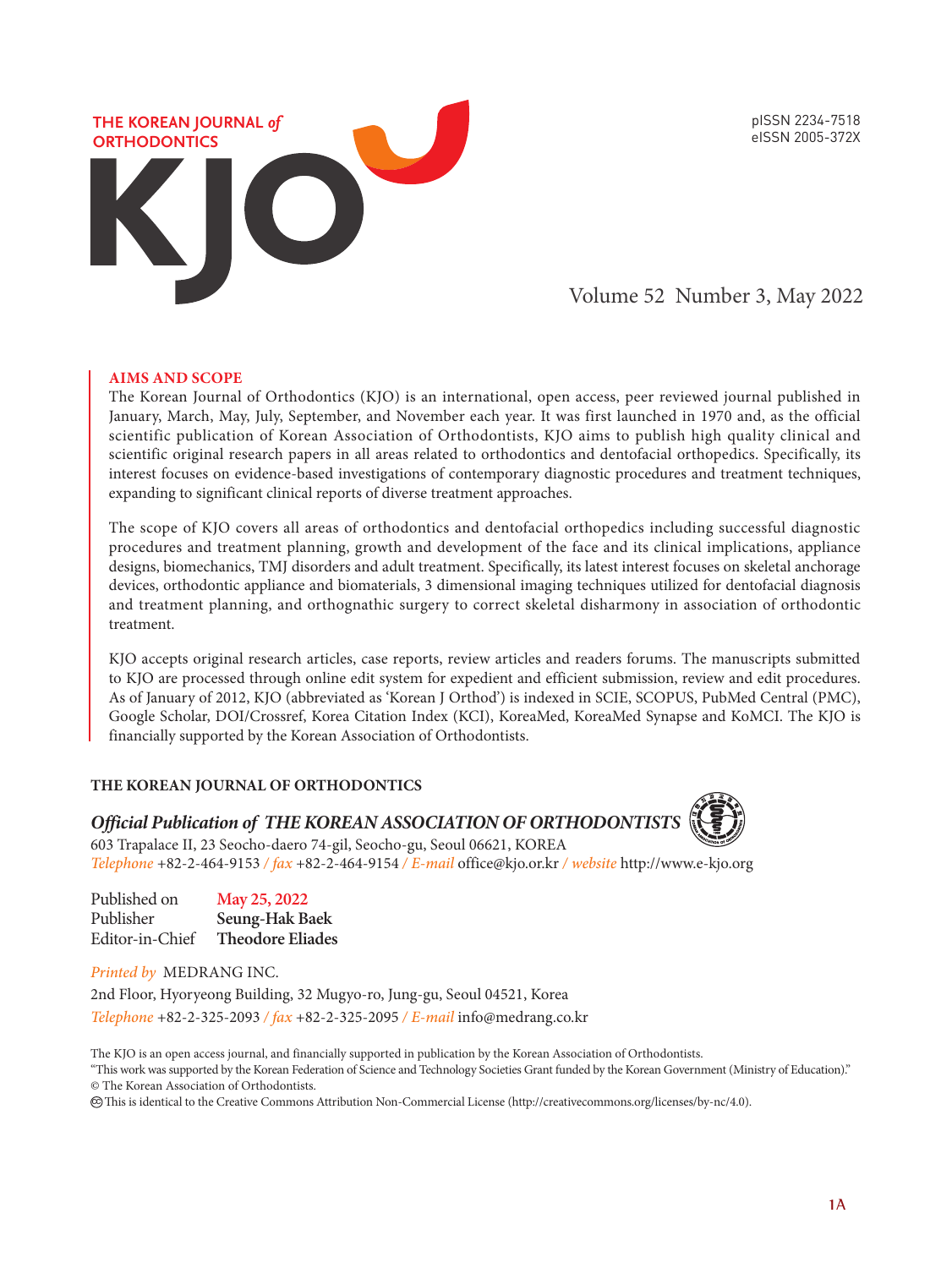

Volume 52 Number 3, May 2022

# EDITORIAL BOARD

## **Editor-in-Chief**

**Theodore Eliades** *University of Zurich, Switzerland*

#### **Deputy Editor**

**Sung-Hoon Lim** *Chosun University, Korea*

#### **Associate Editors**

**Hyo-Won Ahn** *Kyung Hee University, Korea* **Jung-Yul Cha** *Yonsei University, Korea* **Seong-Ho Han** *Catholic University, Korea* **Vaska Vandevska-Radunovic** *University of Oslo, Norway* **Yoon-Goo Kang** *Kyung Hee University, Korea*

**Athanasios E. Athanasiou** *European University Cyprus, Cyprus* **Christian Kirschneck** *University of Regensburg, Germany* **Il-Hyung Yang** *Seoul National University, Korea*  $A$ rizona University, USA **Keiji Moriyama** *Tokyo Medical Dental University, Japan* **Mauro Farella** *University of Otago, New Zealand* **Melih Motro** *Boston University, USA* **Nazan Kucukkeles** *University of Bezmialem, Turkey* **Spyridon N. Papageorgiou** *University of Zurich, Switzerland* **Sung-Hoon Lim** *Chosun University, Korea* **Yoon Jeong Choi** *Yonsei University, Korea*

#### **Editors**

#### English Editor

**Hye-Won Kim** *Chung-Ang University, Korea* **Na-Young Chang** *Wonkwang University, Korea* **Ye-Jin Kim** *Korea University, Korea*

#### Executive Editor

**Il-Sik Cho** *Private practice, Korea* **Min-Hee Oh** *Chonnam National University, Korea* Jeonbuk National University, Korea **Sun-Hyung Park** *Yonsei University, Korea*

#### Advisory Editor

**Sang-Jin Sung** *University of Ulsan, Korea* **Seong-Hun Kim** *Kyung Hee University, Korea* **Sung-Chul Moon** *Private practice, Korea*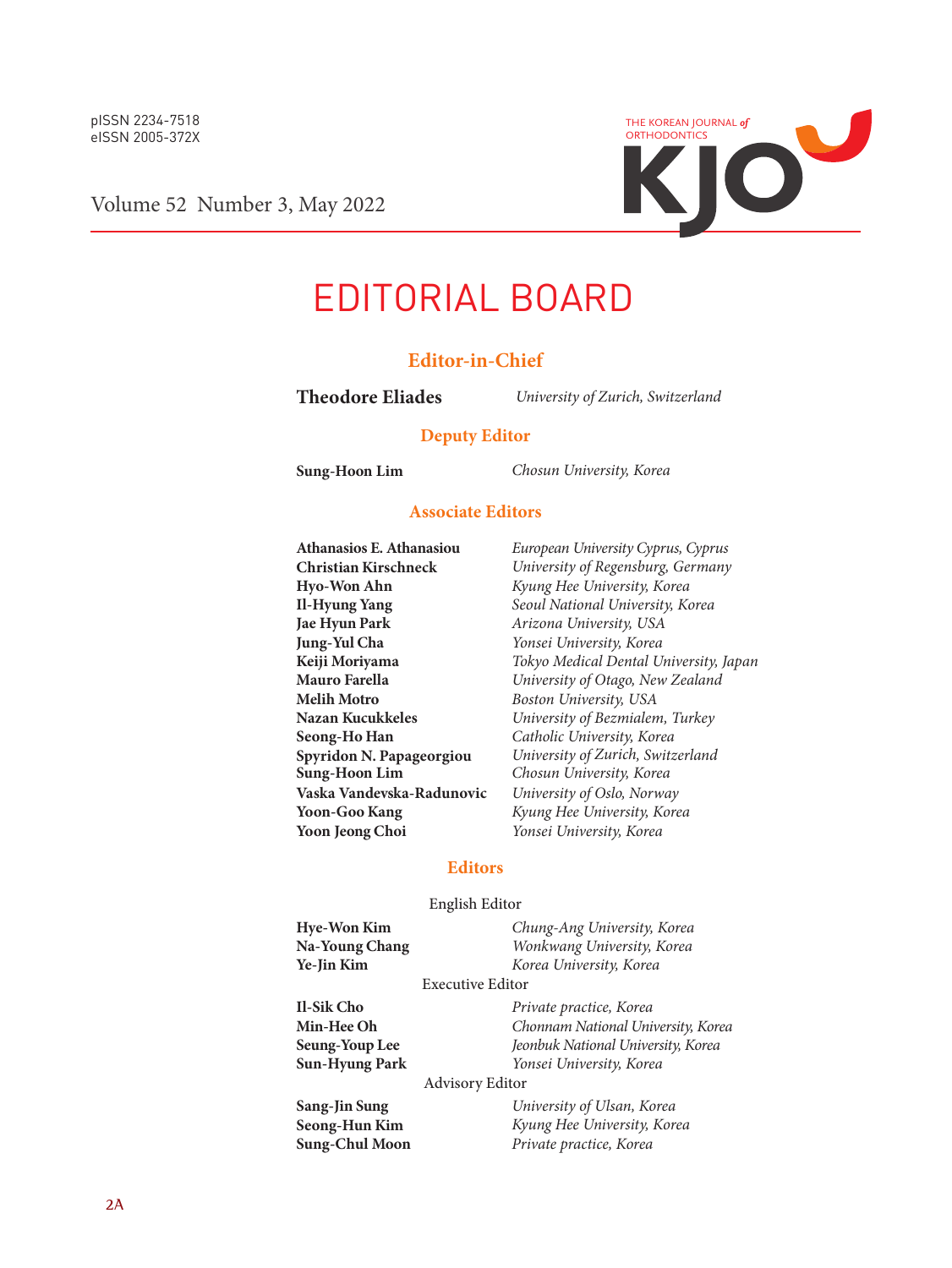

## Volume 52 Number 3, May 2022

## **Officers of the Korean Association of Orthodontists**

Director of Information

Honorary President **Kyung-Ho Kim** *Gangnam Severance Hospital, Korea* President **Seung-Hak Baek** *Seoul National University, Korea* Vice President **Jong-Ghee Kim** *Jeonbuk National University, Korea* **Hyung-Seog Yu** *Yonsei University, Korea* **Young-Suk Kim** *Private practice, Korea* **Gye-Hyeong Lee** *Private practice, Korea* Secretary General **Jeong-Ho Choi** *Private practice, Korea* Director of Finance **Jong-Wan Kim** *Private practice, Korea* Director of Scientific Affairs **Su-Jung Kim** *Kyung Hee University, Korea* Director of International Affairs **Kyung-Hwa Kang** *Wonkwang University, Korea* Deputy Editor of Korean Journal of Orthodontics **Sung-Hoon Lim** *Chosun University, Korea* Director of Specialty Board **Jin-Hyoung Cho** *Chonnam National University, Korea* Director of Legal Affairs **Ki-Ho Park** *Kyung Hee University, Korea*

**Ji-Hwan Kim** *Private practice, Korea* Director of Public Relation **Young-Seok Kim** *Private practice, Korea* Director of Management & Research **Tae-Joon Park** *Private practice, Korea* Director of Planning **Do-Hoon Kim** *Private practice, Korea* Director of Business **Tae-Kwan Kim** *Private practice, Korea* Director of Education **Il-Hyung Yang** *Seoul National University, Korea* Director of Ethics **Soo-Bong Jung** *Private practice, Korea* Director of Insurance Affairs **Jung-Sub An** *Seoul National University, Korea* Director **Jung-Jin Hong** *Private practice, Korea* **Choo-Ryung Chung** *Gangnam Severance Hospital, Korea* **Hye-Young Shim** *Boramae Medical Center, Korea* **Yun-Pyo Ahn** *Private practice, Korea* **Young-Mi Jeon** *Jeonbuk National University, Korea* **Heon-Mook Park** *Private practice, Korea* **Kyung-A Kim** *Kyung Hee University, Korea*

**Manuscript Editing Service and Platform Service Inforang, Medrang**